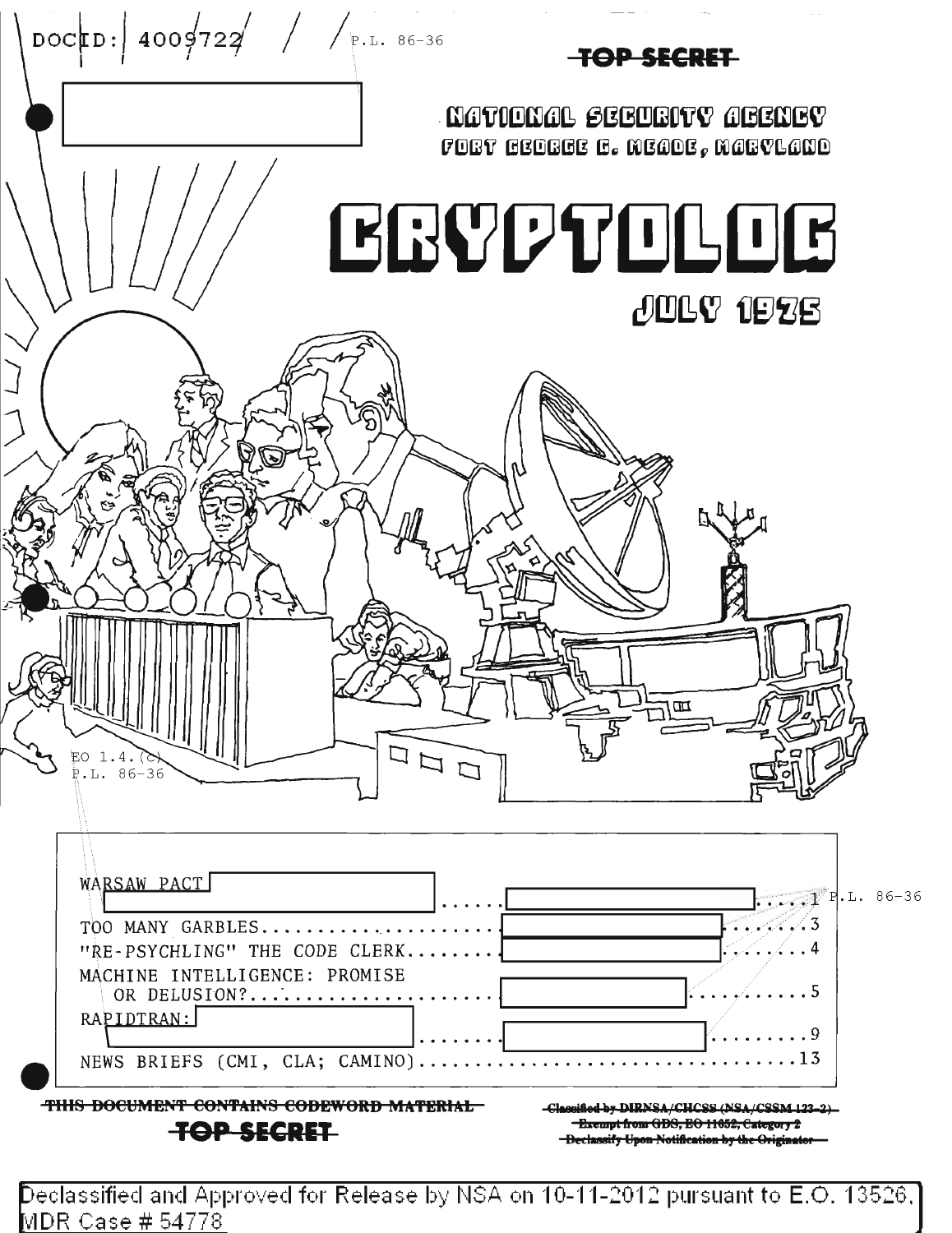DOCID: 4009722

## TOP SECRET



Published Monthly by PI, Techniques and Standards,

for the Personnel of Operations

| VOL. II, NO. 7 | JULY 1975 |
|----------------|-----------|
|                |           |

PUBLISHER

WILLIAM LUTWINIAK

#### BOARD OF EDITORS

| Editor in Chief Arthur J. Salemme $(5642s)$       |                                                 |  |
|---------------------------------------------------|-------------------------------------------------|--|
| $\text{Collection} \dots \dots \dots \dots \dots$ | P.L. 86-36<br>(3571s)                           |  |
| Cryptanalysis                                     | (8025s)                                         |  |
| Language Emery W. Tetrault (5236s)                |                                                 |  |
| Machine Support                                   | (3321s)                                         |  |
| Special Research Vera R. Filby (7119s)            |                                                 |  |
|                                                   | Traffic Analysis Frederic O. Mason, Jr. (4142s) |  |
| Production Manager                                | (4998s)                                         |  |

For individual subscriptions send name and organizational designator to: CRYPTOLOG, PI

## TOP SECRET

 $\omega_{\rm{max}}$  and  $\omega_{\rm{max}}$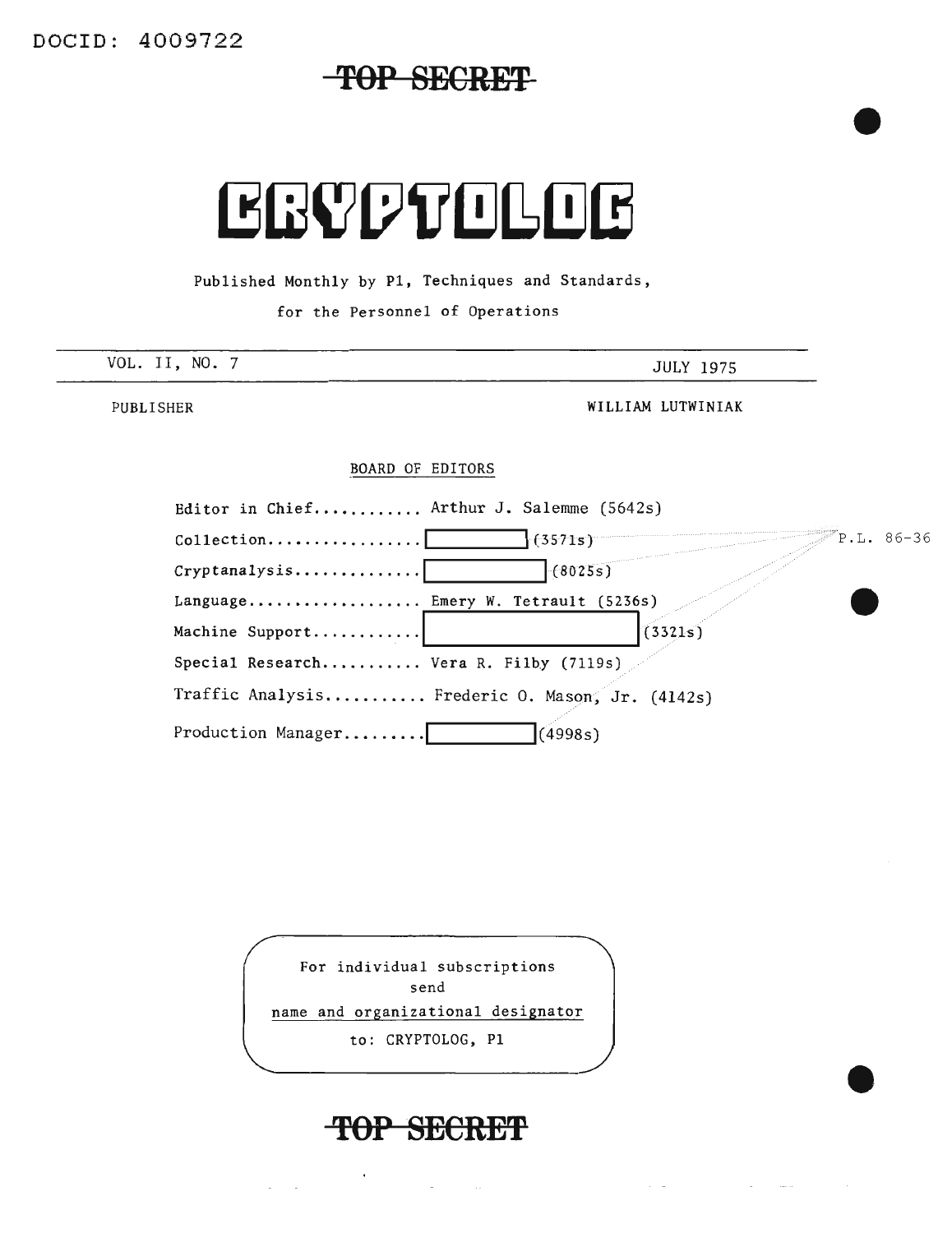DOCID: 4009722

**TOP SECRET UMBRA WARSAW PACT** 

 $\sim 10^{-11}$ 





 $\alpha$  ,  $\alpha$  ,  $\beta$  ,  $\alpha$ 

 $\mathcal{L}(\mathcal{L})=\mathcal{L}(\mathcal{L})$ 

 $\sigma_{\rm c} \sim 10^{-1}$ 

 $\sim$   $-$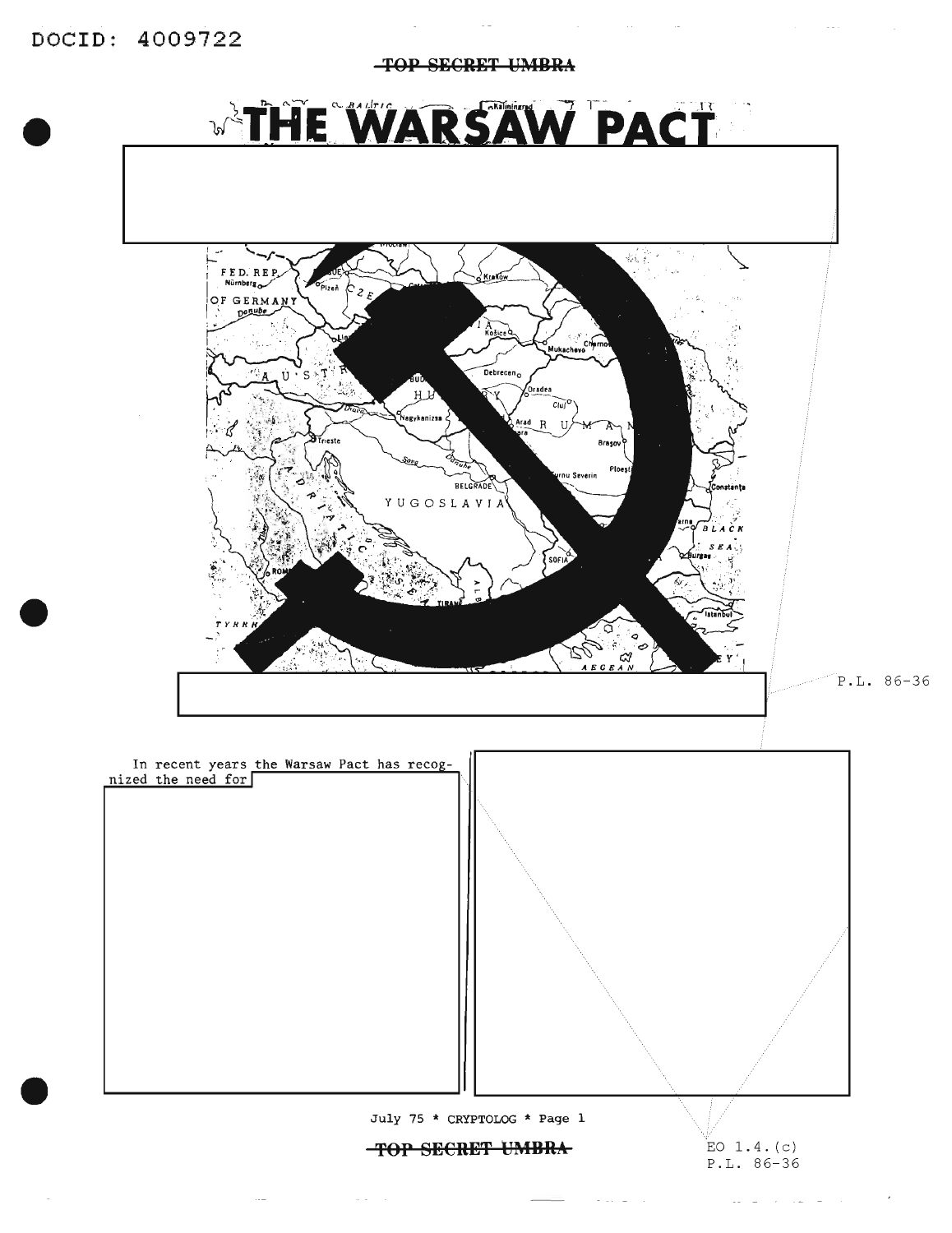DOCID: 4009722

**'fOP SECRET UMBRA**



July 75 \*-CRYPTOLOG \* Page 2

**TOP SECRET UMBRA**

 $\omega_{\rm{eff}}$  and

فتشارك والمستشف والمستندر والمتناوب

 $EO$  1.4. (c) P.L. 86-36

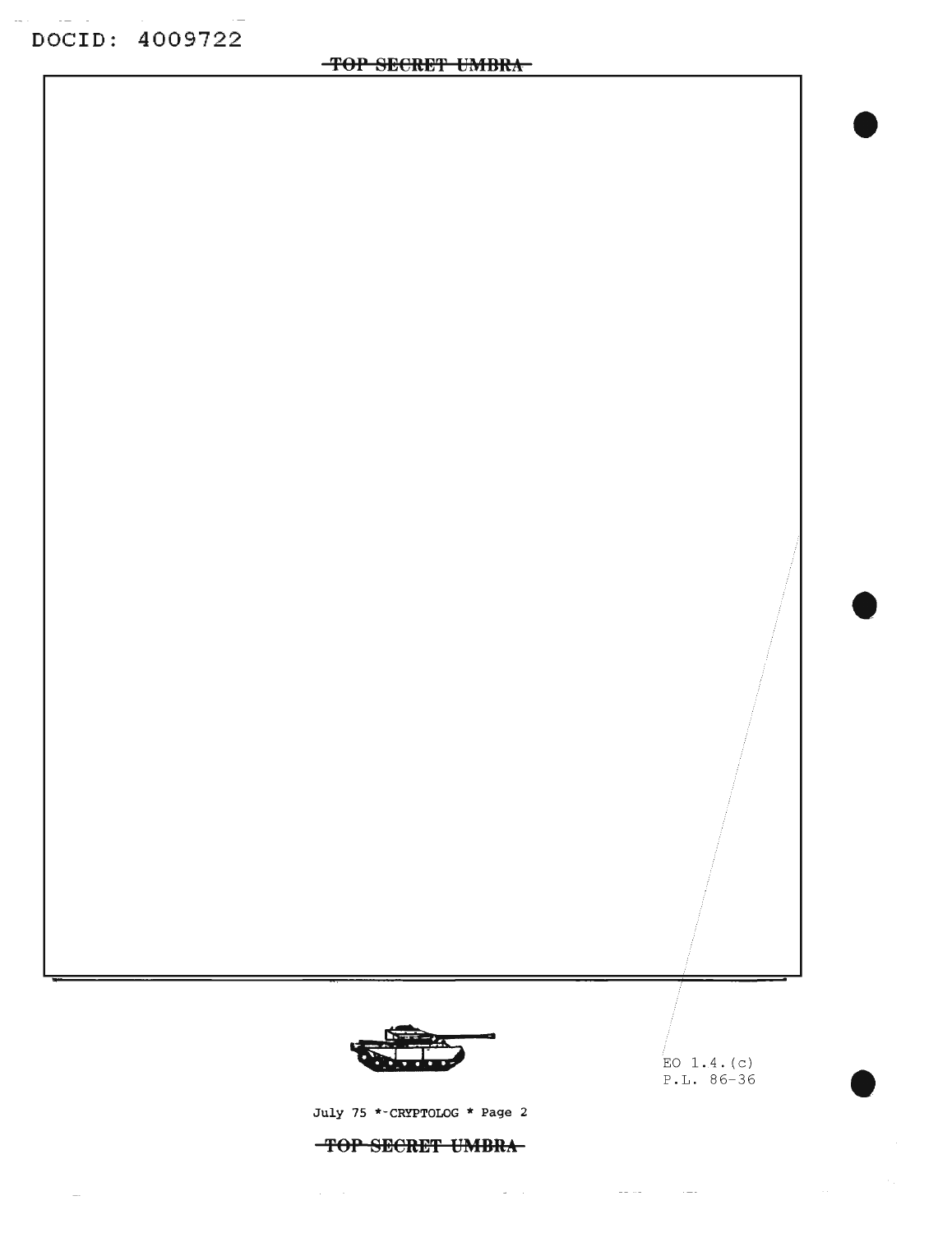

**CONFIDENTIAL** 

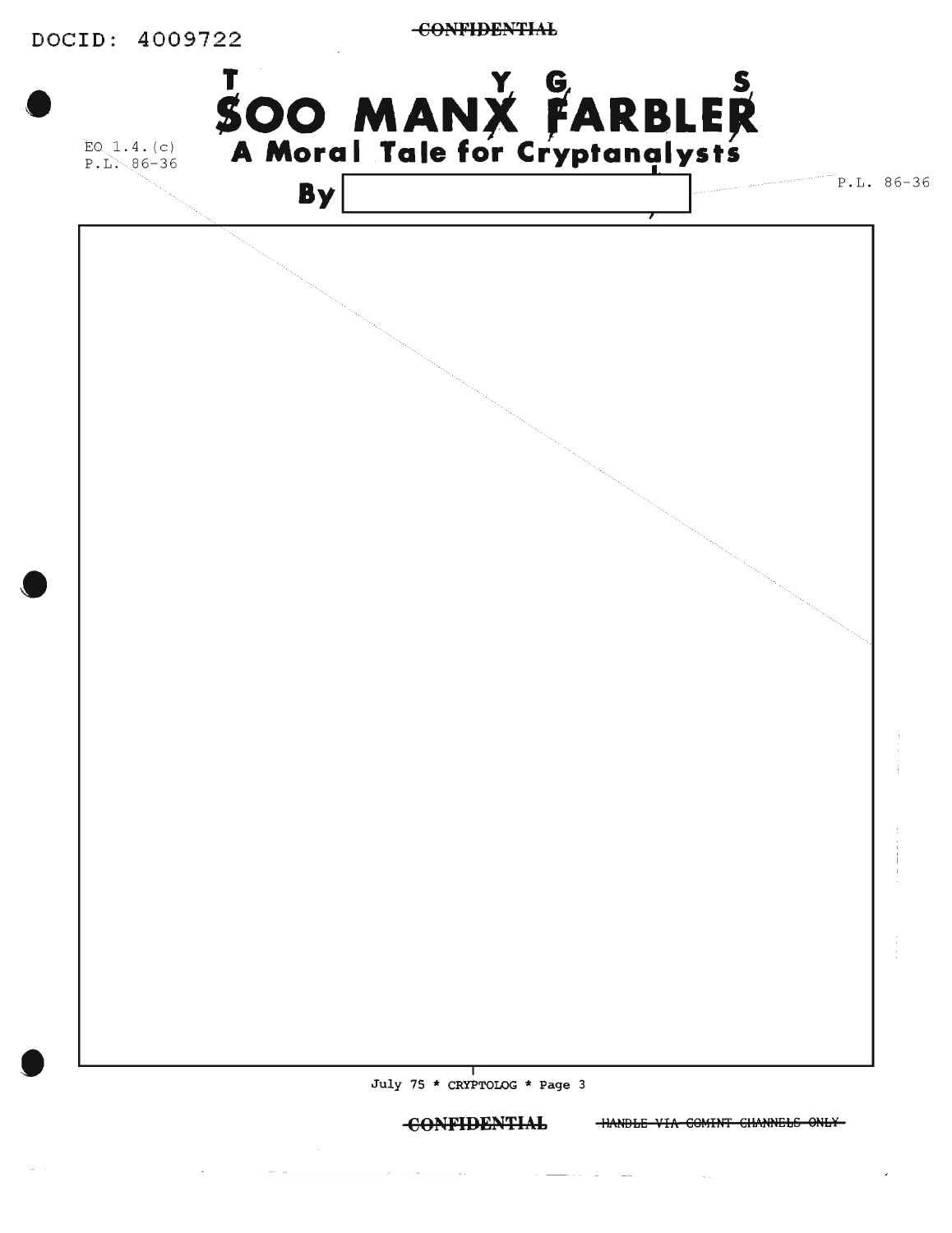

TOP SECRET UMBRA

EO  $1.4.$  (c)  $P.L. 86-36$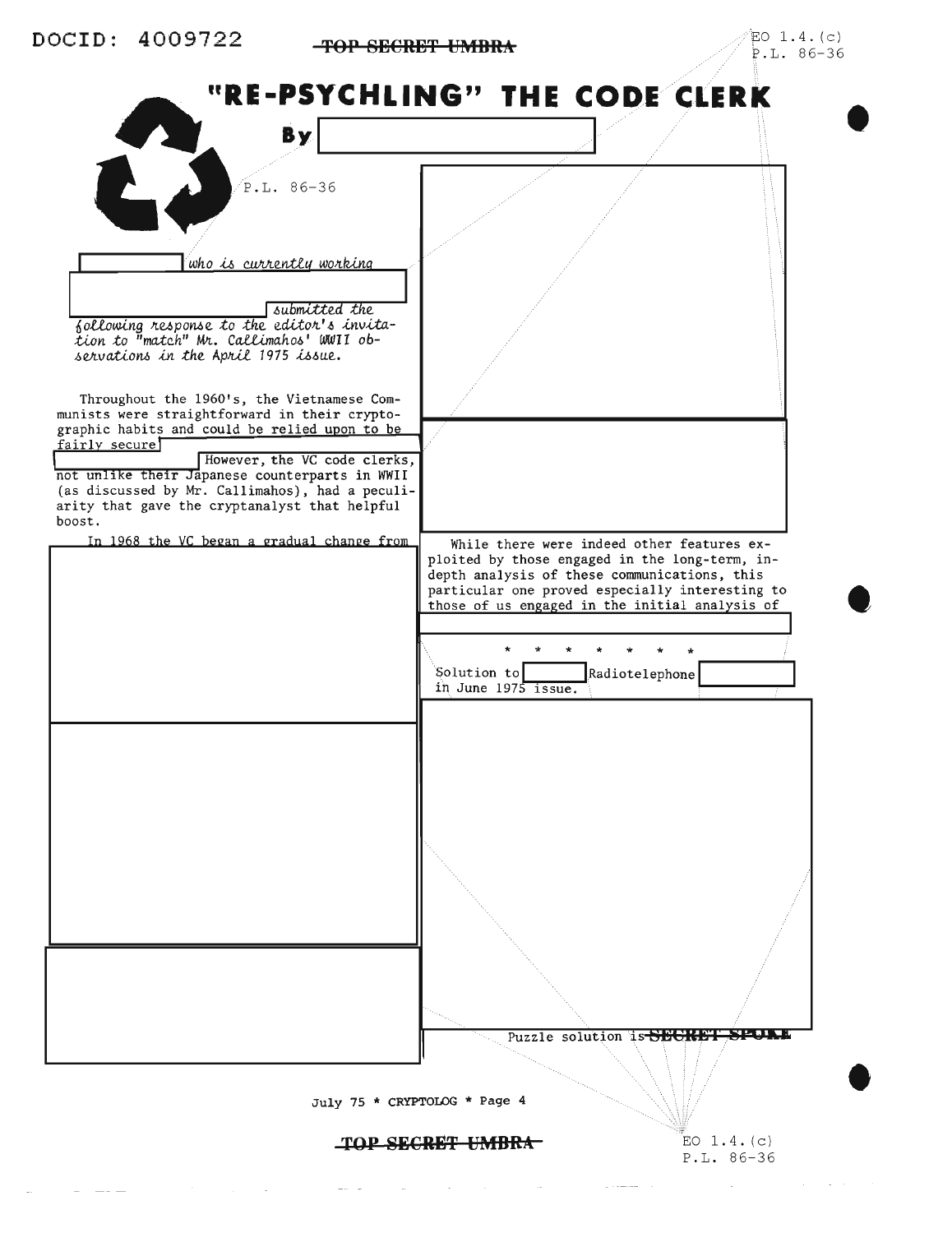,

,



*The following paper* was *written* as part *of a larger project that will include a selective review of ARPA-funded ArtificiaZ Intelligence research since* 1967, *in the light of the criticisms raised by Dreyfus and others. The* results *of this study will be published* as *a* P1 *Report in the near future.*

*What Computers Can't Do,* Hubert L. Dreyfus. Harper and Row, New York, 1972.

Hubert Dreyfus is a professional philosopher who has been a persistent gadfly to Artificial Intelligence (A. I.) researchers for several years. He published an earlier, strongly critical paper (Dreyfus 1965) whose points were all promptly and emphatically brushed aside by spokesmen for the A.I. community. Now he has written a book which, I believe, cannot and should not be so summarily dismissed by any thinking person, whatever his attitude toward computers.

For those readers who may not be familiar with that branch of computer science called Artificial Intelligence, it involves the attempt to program or build a digital computer capable of producing behavior that a human being would accept as truly intelligent. A.I. researchers have been trying, with varying degrees of success, to get computers to do such things as playing chess and Go; proving logical and mathematical theorems; understanding and translating written and spoken language; controlling a robot vehicle or an artificial arm and hand; perceiving and understanding visual scenes and patterns; and carrying out a sensible dialog

with a human being on a topic of interest and importance. An excellent recent book that tells the story of A.I. from the point of view of a prominent worker in the field is Michie (1974). Unlike so much writing on technical topics, it is clear, readable, concise, and even enjoyable, and <sup>I</sup> strongly recommend it to anyone interested in a good survey from a friendly position.

Dreyfus presents a strong and well-reasoned claim that we will never be able to get digital computers to do any of the above-mentioned kinds of intelligent things nearly as well as people do them. He shows quite convincingly that the research he has reviewed, covering the years 1957 through 1967, has failed in all but a few relatively simple, highly formal and restricted tasks. He bases his case on purely philosophical grounds, on logic, and on a demonstration of the essential inadequacy of those often unspoken assumptions about the brain, the mind, human knowledge, and the nature of reality that underlie not only A.I. research, but in fact our whole Western scientific world-view.

Intelligent human activities are assigned by Dreyfus to four classes:

*ASSOCIATIONISTIC ACTIVITIES,* innate or learned by repetition, such as memory games, maze problems, word-for-word substitution, and responses to rigid, unvarying patterns or stimuli.

*SIMPLE FORMAL ACTIVITIES,* learned by rule, such as simple games (Nim, Tic-tactoe), simple combinatorial problems,

July 75 \* CRYPTOLOG \* Page 5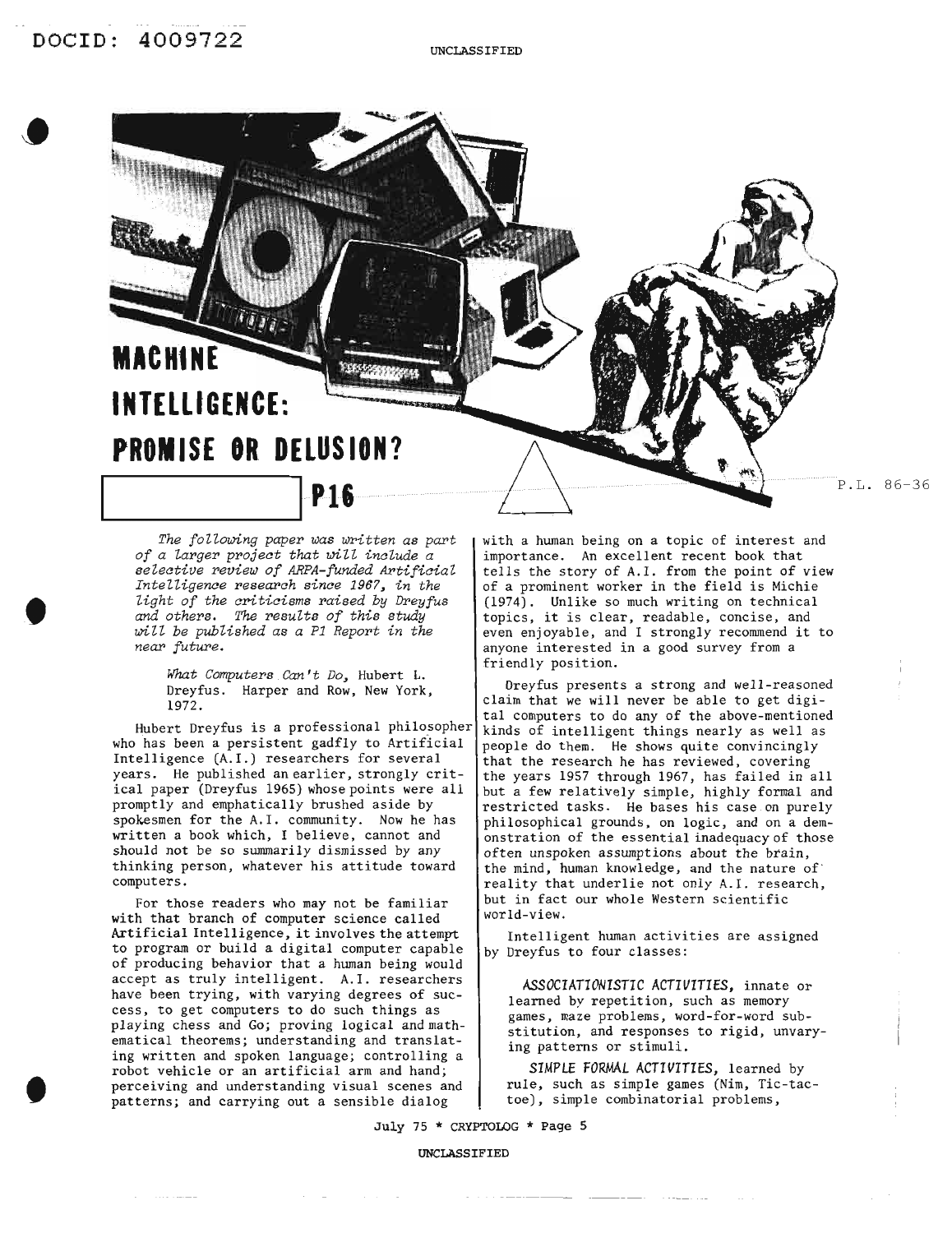mechanical theorem proving, and recognition of small sets of clear-cut patterns (e.g. typed character fonts).

*COMPLEX FORMAL* ACTIVITIES, learned by rule and practice, such as "noncomputable" games (chess, Go), complex combinatorial problems, nonmechanical theorem proving, and recognition of complex patterns in noise.

*NONFORMAL ACTIVITIES,* learned by example and insight, such as "ill-defined" games (riddles), open-structured problems, translation of natural language, and recognition of varied and distorted patterns such as speech.

A digital computer program, as Dreyfus readily admits, can carry out activities in Classes <sup>I</sup> and 2 quite adequately and even well. Class 3 activities are theoretically capable of being spelled out in a set of instructions, but in practice the resulting description is far too long and complex for brute-force implementation | A PSYCHOLOGICAL ASSUMPTION, that the in any existing or presently conceivable compu- human mind "can be viewed as a device" ter. These activities are apparently accomplished operating on discrete bits of information by people through the use of powerful conceptual according on discrete bits of information shortcuts and insights ("heuristics") which pro- digital computer; vide an immediate and dramatic reduction in com-<br>
N **EPISTEMOLOGICAL** ASSUMPTION, that all plexity. While Dreyfus does not commit himself<br>on the question of how far computers can go in "heuristic" attacks on Class 3 problems, his tone can be understood can be expressed in terms is decidely pessimistic activities in Class  $4$  of logical relations"; is decidely pessimistic. Activities in Class 4 are in a completely different world, Dreyfus AN ONTOLOGICAL ASSUMPTION about the nature claims, separated from Classes 1 through 3 by a  $\int_{\text{of} }$  reality and basic to the other three, major discontinuity that cannot be bridged by any that "all relevant information about the computer program. These activities are inherently world, everything essential to the producindescribable in terms of any formal language tion of intelligent behavior, must be ana-(such as mathematics, logic, and programming lyzable as...a set of indifferent, passive languages), and hence *cannot* be programmed. They facts, each logically independent of all exist at a level totally outside of, or prior  $\left\{\n\begin{array}{ccc}\n& \text{arccos, each} \\
& \text{the others.}\n\end{array}\n\right\}$ to, the reasoning, digital, linguistic, descrip-<br>tion-generating capacities of our minds.<br>If these mechanistic assumptions are not

What picture of the world permits A.I. re-  $\int$  are the capacities that permit people to do searchers, in the face of frequent setbacks, to  $\int$  the intelligent things that computers cannot remain so confident that computers can reproduce  $\int$  do? Dreyfus suggests an attractive alternative human intelligence? In studying this question, viewpoint based on Gestalt Psychology and the Dreyfus makes some of his most provocative and philosophical school of Phenomenology -interesting points. He eloquently illuminates fields which his arguments should motivate any the philosophical bases of modern science, tech- thoughtful reader to examine more closely. He nology, computer science, and industry, and re- | makes a good case for a primary nondigital or veals the assumptions and biases culminating in  $\int_{0}^{\frac{\pi}{2}} \tan 2\theta g \cot \theta d\theta$  capability, which allows the human the methods of A.I. research. Tracing this cast  $\begin{bmatrix} \text{unlarge} \\ \text{min} \end{bmatrix}$  which accomplish what it does. To paraphrase<br>of thought back to Plato, he characterizes it  $\begin{bmatrix} \text{unlarge} \\ \text{inning} \end{bmatrix}$  definitions, a digital devi of thought back to Plato, he characterizes it<br>thus: "...what cannot be stated explicitly in prevents data by discrete states (e.g. a switch<br>precise instructions -- all areas of human precise instructions  $-$  all areas of human assuming two or more distinct positions), and thought which require skill, intuition, or a sense of tradition -- are relegated to some kind uses physical quantities (voltage, duration, of arbitrary fumbling" (p. xvi). He finds it angle of rotation of a disc), proportional to again in Hobbes' *Leviathan*: "When a man *reasons*, the value to be represented, then combines he does nothing else but conceive a sum total these quantities physically and measures the  $f$  and  $f$  and  $f$  are surface to  $f$  and  $f$  and  $f$  are  $f$  are  $f$  and  $f$  are  $f$  and  $f$  are  $f$  and  $f$  are  $f$  are  $f$  are  $f$  are  $f$  are  $f$  are  $f$  are  $f$  are  $f$  are  $f$  are  $f$  are  $f$  are  $f$  are  $f$  are  $f$ nothing but reckoning..." (p. xvii). He con-<br>nothing but reckoning..." (p. xvii). He con-<br>psychologists lean increasingly toward postunothing but reckoning..." (p. xvii). He con-<br>cludes that "Western thought has already com-<br>lating analog devices in the human brain, and mitted itself to what would count as an explana-  $|a|$  continuous, field-like mode of functioning tion of human behavior  $\ldots$ , a theory of practice in human perception and cognition.

which treats man as a device, an object responding to the influence of other objects. according to universal laws or rules" (p. 144). He states the following stern judgment upon this philosophy: "... the goal of the philosophical tradition embedded in our culture is to eliminate all risk: moral, intellectual, and practical."

t

t

and the company

 $\sim$ 

Dreyfus points out that this reductionist viewpoint on the nature of man and human intelligence, however ordinary and familiar it may sound to us, is only one possible viewpoint, and has led us to make some assumptions which are not justified outside the realm of physics and the "hard" sciences. He makes explicit four major assumptions underlying A. I. research in particular:

A*BIOLOGICAL ASSUMPTION,* that the human brain, at some basic physiological level, employs discrete values in the same way as a digital computer;

knowledge can be formalized," and "whatever

adequate to explain human behavior, then what gets a result by counting. An analog device

July 75 \* CRYFTOLOG \* Page 6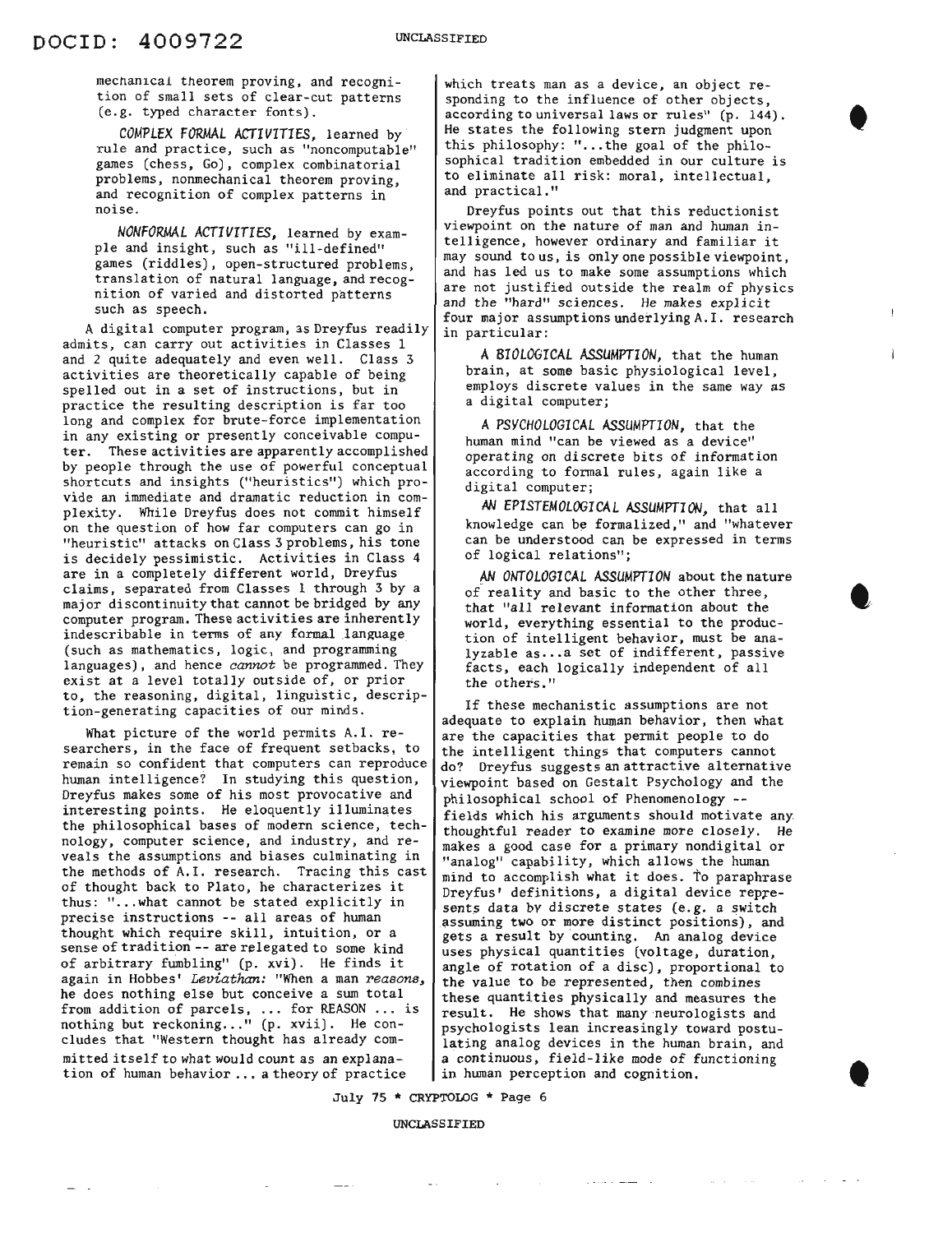Four major nondigital features are presented by Dreyfus as characteristic of, and essential to, human information processing. These are:

*FRINGE CONSCIOUSNESS* -- the ability to use the background structure of a gestalt within which objects of our conscious attention are embedded. For example, a chess player says of his opponent, "I notice that one of his pieces is not defended, the rook..." In so doing, he does not resort to a systematic inventory of all the pieces on the board, but perceives a high-level field of relationships all at once, at a glance, crystallizing around a single piece -- the rook -- to which his eye is drawn.

*AMBIGUITY TOLERANCE,* or *CONTEXT DEPEN-DENCE* -- the ability to deal with ambiguous situations without having to transform them by substituting a precise description. People are able to use complex, coordinated schemata of knowledge about the world, stored and retrieved in some unknown manner, to rapidly resolve ambiguity in any given situation.

ESSENTIAL-INESSENTIAL *DISCRIMINATION,* or *INSIGHT* -- the ability to select a constantly changing set of things in our cognitive world as important to us with respect to our current and ever-changing motivations and goals. This is, in fact, what a human programmer does for the computer when he plans a program: he prearranges matters so that only those objects and relations needed for the purpose of the program are singled out and described, leaving the machine with a simple formal (Class 2) problem to solve.

*PERSPICUOUS GROUPING* -- the ability to perceive structured wholes as elements, rather than exhaustively and mechanically searching through lists that spell out a higher-level pattern in terms of many atomic traits. Psychologists have been learning more about human and animal perception, and are demonstrating that we do not build up percepts additively from tiny units such as individual points of light on the retina. Instead, the visual mechanism works with much more complex elements: edges, moving horizontal or vertical bars, small or large areas of light or dark that expand or contract, etc. We are capable, further, of recognizing distorted or varying patterns directly, and not by successively and mechanically transforming what we *see* until it matches <sup>a</sup> stored template or ideal form. We can even recognize a "family resemblance" among objects, even though they may have no explicit single trait in common.

Dreyfus' last and most interesting point about human information processing concerns

t

the crucial importance of our bodies and bodily skills, the fact that, "living in our bodies we have built up a motor space..." An *essential* difference between metal machines and "meat machines" (as some over-enthusiastic modern reductionists have called us), is that we are "embodied" in a way no digital computer can ever be. Thus, our experience of a tool we are using *is* essentially different from our experience of an object; the tool is an extension of our body, a "transparent access to the objects we touch with it." Dreyfus suggests that we learn to speak our native language in the very same way -- as a bodily skill (and this would certainly explain the relative difficulty of second-language learning, which must be accomplished long after our basic body schemata have been formed).

Thanks to these bodily skills, man *is* "at home in his world, has it comfortably wrapped around him, so to speak. Human beings are somehow situated in such a way that what they need in order to cope *with* things is distributed around them where they need *it,* not packed away in a trunk full of objects, or even carefully indexed in a filing cabinet. This system of relations which makes *it* possible to discover objects where they are needed is our home or our world" (p. 172). It is instructive to contrast our experience when we are forced to orient ourselves in a world where we are not yet "at home" -- learning a new game or skill, finding our way about under water or in a foreign *city.* For a while, in the new situation, we too must operate hesitantly, slowly, formally, and often quite ineffectually, like the digital computer.

Dreyfus is highly pessimistic about the degree of success attainable by A. I. researchers who base *their* work upon the set of assumptions he criticizes. He concedes that an "artificial embodied agent" might someday be developed, but only if it relied extensively on analog techniques not presently imaginable to us. He very briefly considers the possibi- lity of <sup>a</sup> learning device, which might start out with an initial minimal "body schema" like that of a newborn baby: a tiny store of "facts" and some basic motivations as elementary as the baby's predilection for "nipples and smiles." It might then build up a respectable "world" in time under the tutelage of patient human mentors. I do not feel that he accords enough serious consideration to this possibility, which seems well worth pursuing (and, in fact, will undoubtedly be pursued in some form within the next few years). He dismisses it rather arbitraril<sup>y</sup> in the following words: "Computers can only deal with facts, but man -- the source of facts -- is not a fact or set of facts, but a being who creates himself and the world of facts in the process of living in the world... There is no reason to suppose that a world organized in terms of these fundamental human capacities should be accessible by other means" (p. 203).

July 75 \* CRYPTOLOG \* Page 7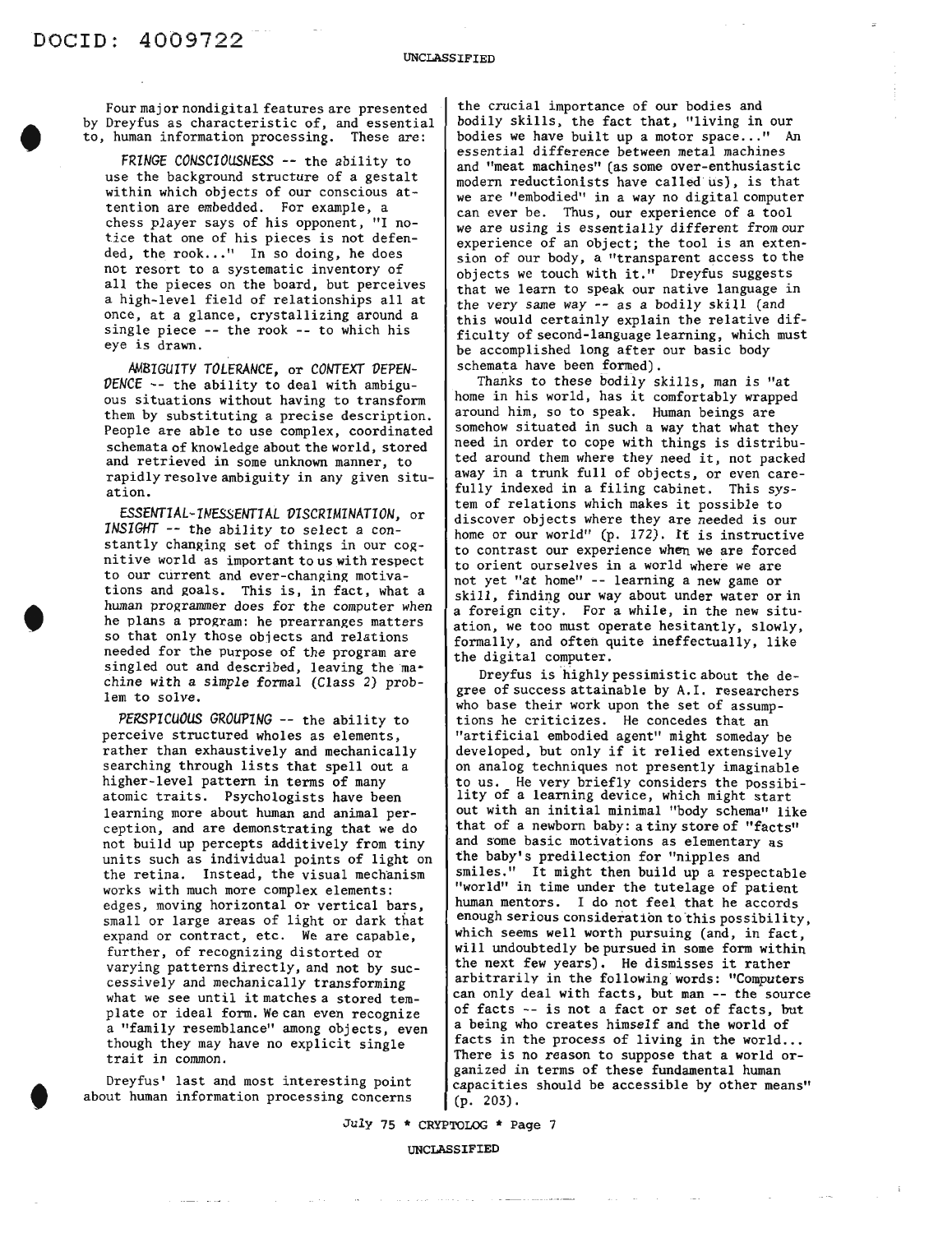UNCLASSIFIED

#### DOCID: 4009722

The patient reader, having stayed with this review this far, may be asking himself, "Why should I care? What does all this matter to me, in my job or anywhere else?" First, I would like to convince you, the reader, that it all matters quite <sup>a</sup> lot to us, both as NSA employees, and also, in a wider context as thinking people caught up in the frenetic and often inhumane activities of a Western industrial society. We care at NSA because many of the things we will need to do in the next five or ten years will undoubtedly call for solution of some problems verging on the realm of Artificial Intelligence. Our requirements have al· ways pushed the "state of the art" to its limits, and they may soon include such things as speech and language understanding, optical pattern recognition, and the handling of very large, organized knowledge bases. We are faced with essentially the same barriers of size and complexity as are plaguing A.I. research.

ARPA, the Advanced Research Projects Agency of the Defense Department, is in fact the major source of funding for A.I. research, and is at present under attack from several directions because its projects are not considered to be "paying off" as rapidly as they should be for the expenditures involved. The more pragmatic of Dreyfus' criticisms, even though they may be dismissed out of hand by A.I. workers, are echoed by others not so easily brushed aside, for example J. Lighthill (1973) speaking for the Science Research Council in England. If enough critics succeed in discouraging ARPA research, and A. I. work in general, some of the potential benefits for NSA that might have been around the corner may never materialize. One promising spin-off of A. I. technology, possibly within the next five to ten years, is a "superintelligent terminal" based on a number of techniques whose feasibility has been demonstrated by current ARPA-funded projects. Such super-terminals might make our jobs a lot easier . in the near-future world of computer networks and agglomerations of data bases.

Finally, I feel that, aside from<br>liate practical feasibility or conse<br>A.I. research, all of us should care<br>nore basic points Dreyfus has made.<br>tity bases all of its ways of doing<br>the set of assumptions whose limitat<br>nooks Finally, I feel that, aside from the immediate practical feasibility or consequences of A.I. research, all of us should care about the more basic points Dreyfus has made. Our socieity bases all of its ways of doing things on the set of assumptions whose limitations Dreyfus so clearly exposes. A number of other books have been appearing lately that attack

the scientific world-view and its philosophic bases; two that I strongly recommend to the brave reader are Roszak  $(1972)$  and Schumacher (1973). It is easy to dismiss such writers It is easy to dismiss such writers as irrational, romantic, impractical, or mystical. I find myself, somewhat to my sorrow, agreeing wholeheartedly with most of their fundamental points of view. I still cannot accept Dreyfus' pessimistic conclusion, that an "artificial embodied agent" or even, as a more immediately attainable goal, an "intelligent digital assistant," is forever impossible. I am also not convinced that such an undertaking must necessarily be a bad or perverse one. as Dreyfus obviously feels.

•

,

The criticism Dreyfus and others have raised should certainly not be used as an excuse to shut off A.I. research; neither should they simply be brushed aside. Instead, we should heed the clear warnings that our world is much too narrow, that we are in danger of leaving out all the truly important things, and that we must begin empirical explorations of some alternative approaches to human nature and human thought to supplement the digital computer model. In any case, it seems clear that the thoughtful reader, whatever his attitude toward computers and technology, can profit by conscientiously exploring Dreyfus' well-reasoned case for "What Computers Can't Do."

- Dreyfus, Hubert L. (1965). *Alchemy and Artificial Intelligence.* RAND Corporation, Paper P3244 (AD 625 719), December 1965.
- Lighthill, Donald (1973). "Artificial Intelligence: A General Summary," *Artificial Intelligence: A Paper Symposium.* Science Research Council Pamphlet, Science Research Council, State House, High Holborn, London, April *1973.*
- Michie, Donald (1974). *On Machine Intelligence.* Wiley, New York, N. Y., 1974 (Q335/M58).
- Roszak, Theodore (1972). *Where the Wasteland Ends: Politics and Transcendence in Postindustrial Society.* Doubleday and Co., Inc., Garden City, N. *Y., 1972.*
- Schumacher, E. F. (1973). *Small Is Beautiful: Economics As If People Mattered.* Harper and Row, New York, N. *Y., 1973.*

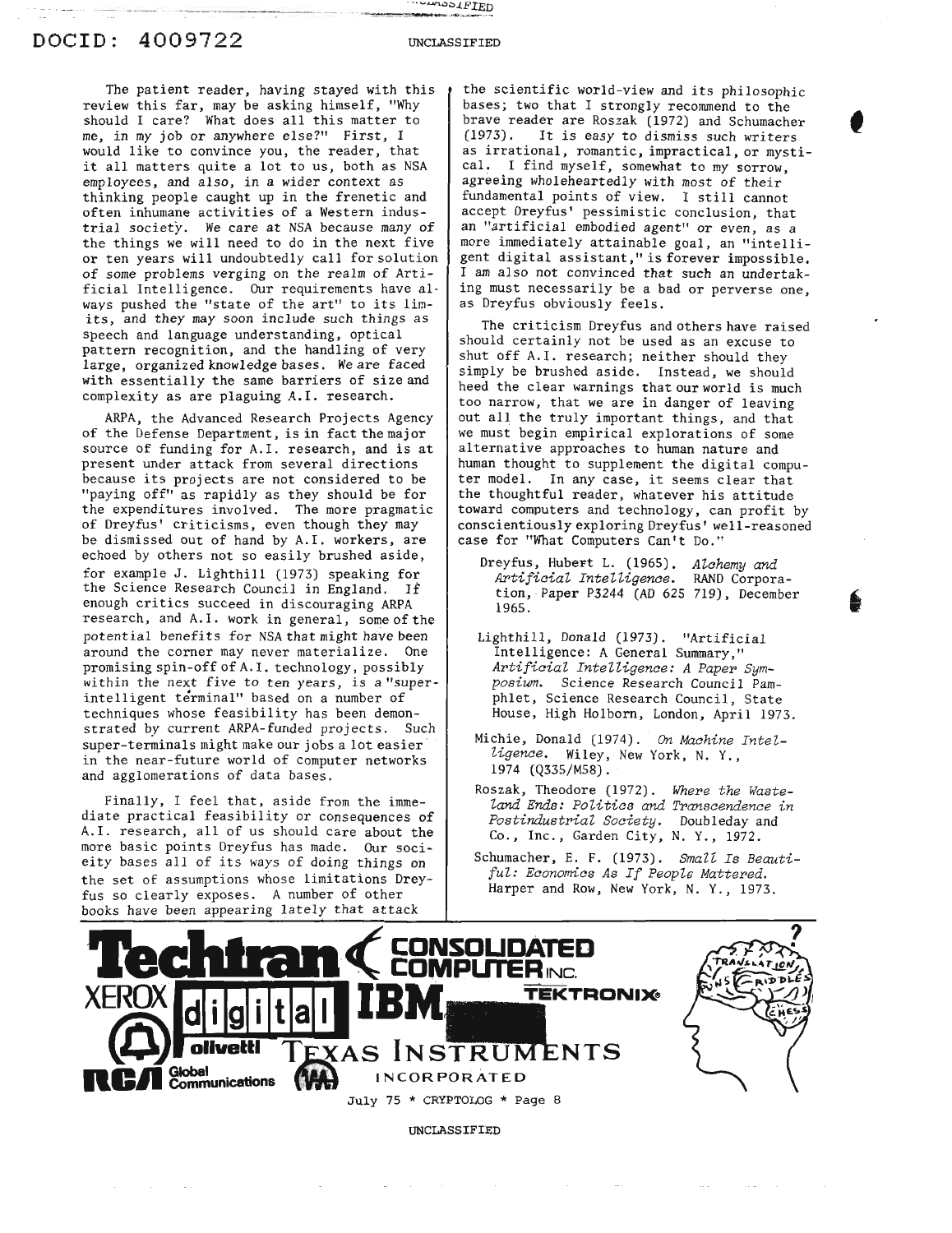## **TOP SECRET UMBRA 196-36**

 $EO$  1.4. $(c)$ 

P.L. 86-36

G95

At the first meeting of the Crypto-Linguistic Association's newly-established Special Interest Group on Translation (SIGTRAN) on 22 January 1975, the guest speaker was Iof B Group and his topic was "Free-Lance Translation."

During the course of his talk, he made the following comments: "The real truth on what you earn as a free-lance translator is not what you get per <sup>1000</sup> words. It's how fast you translate. If you write out everything in longhand, obviously you're not going to make much money. Even if you type your translation directly, you're not going to make much money."

This fiscal fact of life, plus "pressures at home," led him to an interesting solution. "I was forced to mechanize. And I soon found that you can double, triple, and quadruple your translating speed simply by reading into the dictaphone."

Then he added, "I have often wondered why people in this Agency who translate things that remain constant,

After getting good enough, the typist can even proof for you. I know of no instance in which that has been tried. I know of <sup>a</sup> number of specific areas where <sup>I</sup> believe it would work.

"While we do talk, and properly so, of the problem of having management understand us linguists, I don't know of any managers who have, as they perhaps should, challenged our production as linguists. If a linguist produces three translations or eight translations all day, the usual manager doesn't know enough about the linguist's problems or procedures so as to be able to make an effective judgment on whether that is a proper output in terms of time."

As the language coordinator for G9, the

I reacted tol refreshingly candid observations as though he had thrown down a gauntlet that we could not refuse to pick up. P.L. 86-36

Freeing the SIGINT translator from the constraints of a pencil or typewriter was apparently attempted as early as 1946 by an enter-<br>prising Russian linguist by the name of Jack Gurin who was involved in the translation of

who decided to dictate his translations to a stenographer. He estimates that his output doubled the total achieved by the "traditional" method,

July 75 \* CRYPTOLOG \* Page 9

**top SECRET UMBRA** 

EO  $1.4. (c)$ P.L. 86-36

na a turkhek tidad dingkanaa ar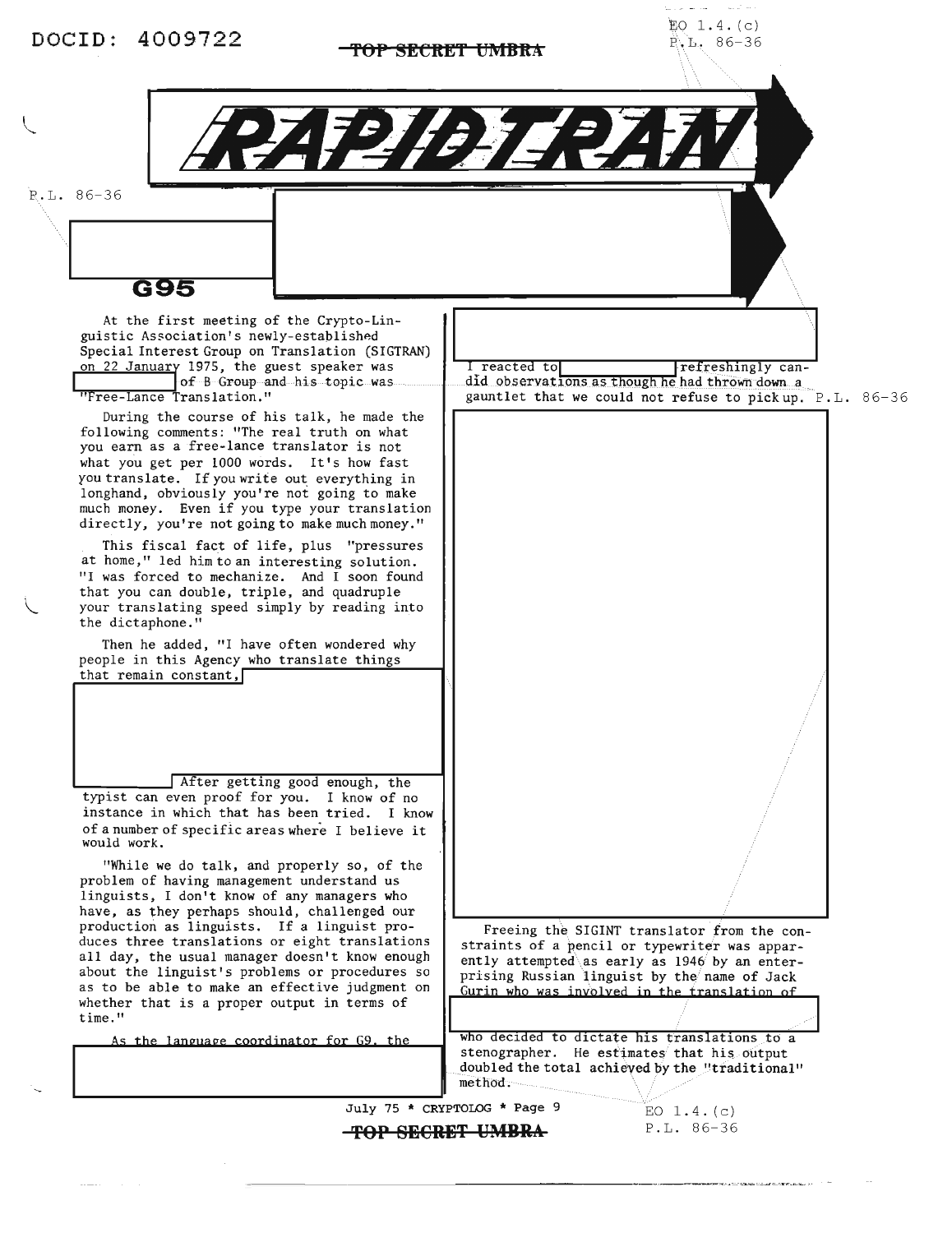

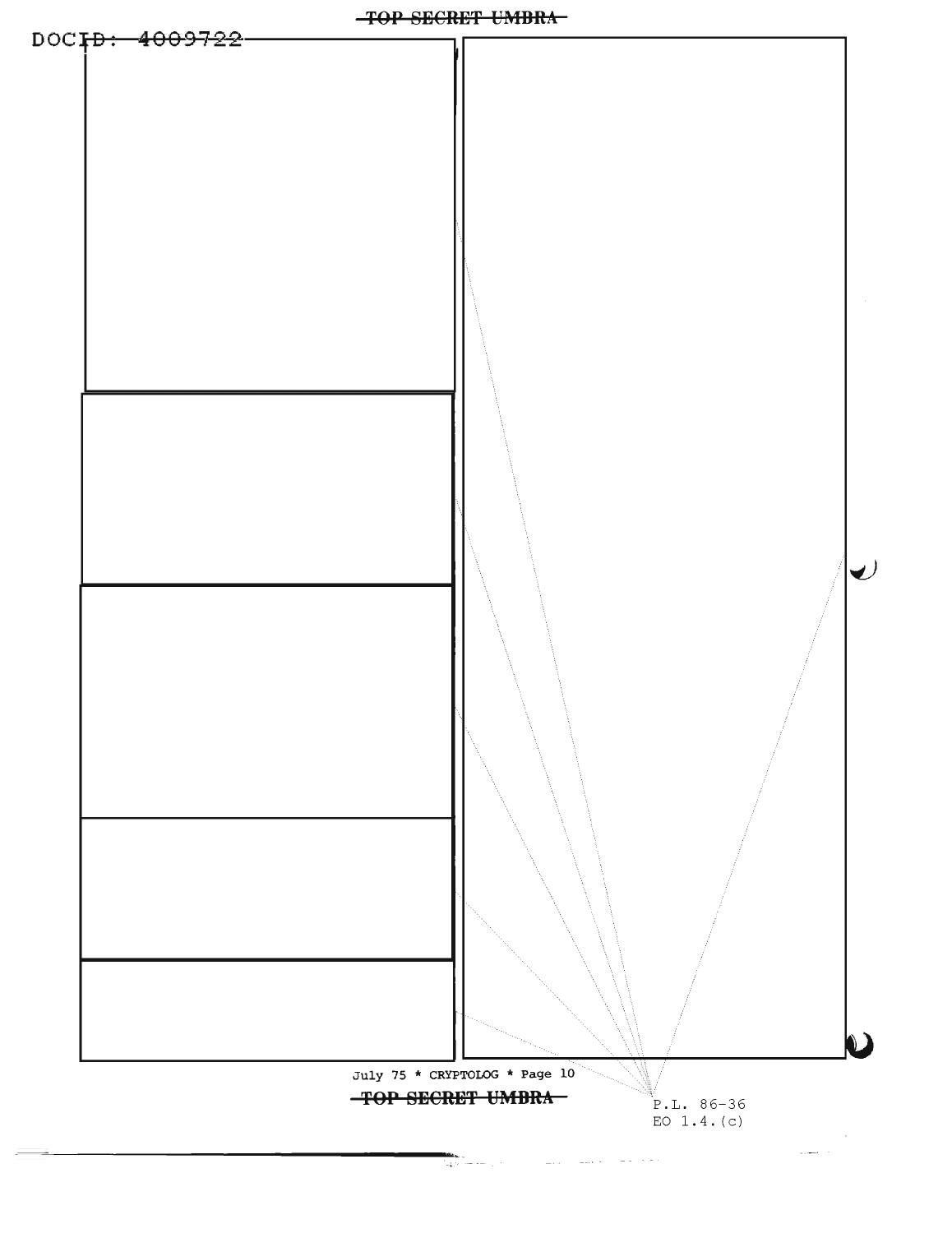$\ddot{\phantom{a}}$ 

Ă,

مدائنته مسلولين بأبيه

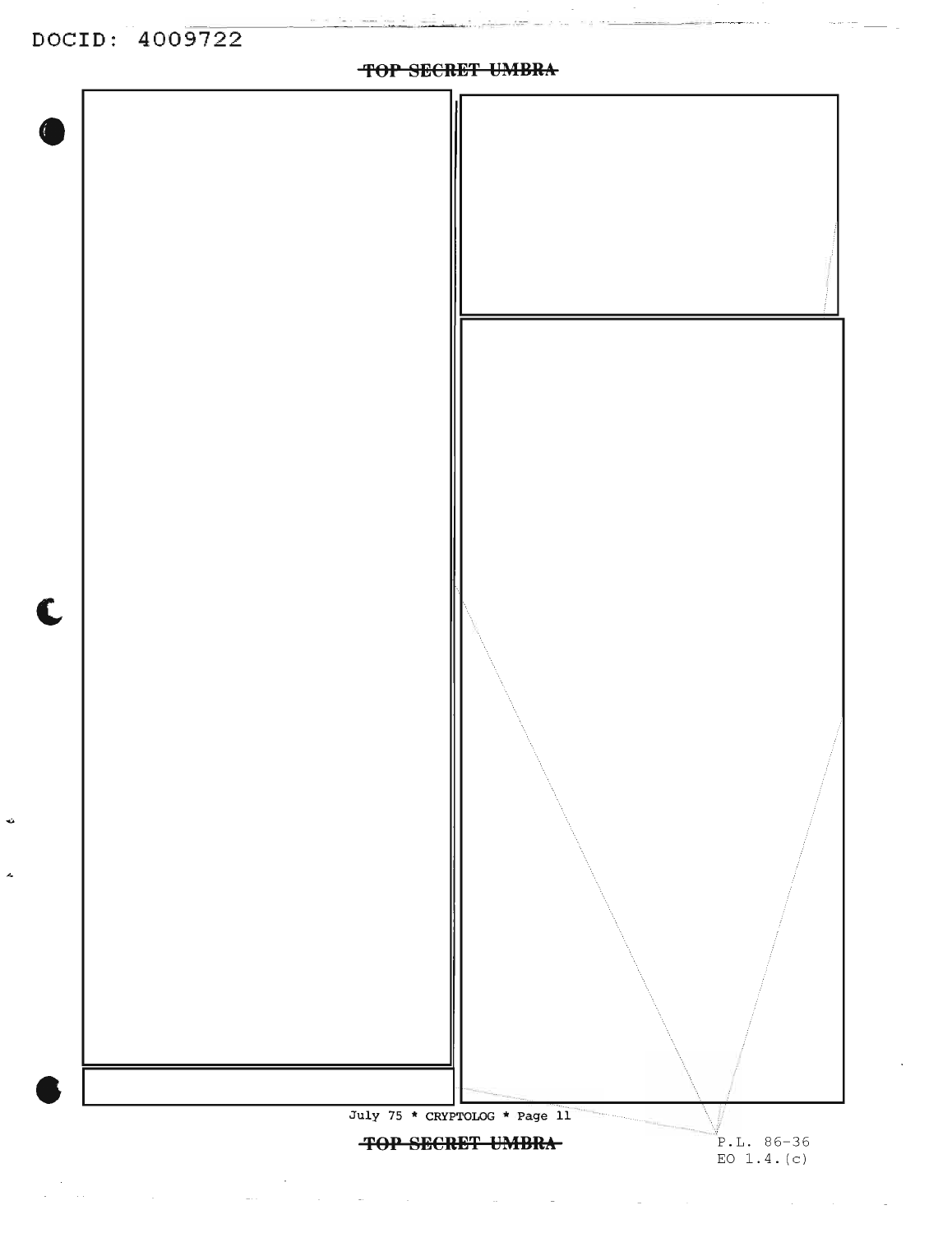DOCID: 4009722 TOP SECRET UMBRA

 $\frac{1}{2} \left( \frac{1}{2} \right) \left( \frac{1}{2} \right) \left( \frac{1}{2} \right) \left( \frac{1}{2} \right) \left( \frac{1}{2} \right) \left( \frac{1}{2} \right) \left( \frac{1}{2} \right) \left( \frac{1}{2} \right) \left( \frac{1}{2} \right) \left( \frac{1}{2} \right) \left( \frac{1}{2} \right) \left( \frac{1}{2} \right) \left( \frac{1}{2} \right) \left( \frac{1}{2} \right) \left( \frac{1}{2} \right) \left( \frac{1}{2} \right) \left( \frac$ 



TOP SECRET UMBRA

 $P.L. 86-36$  $EQ_11, 4. (c)$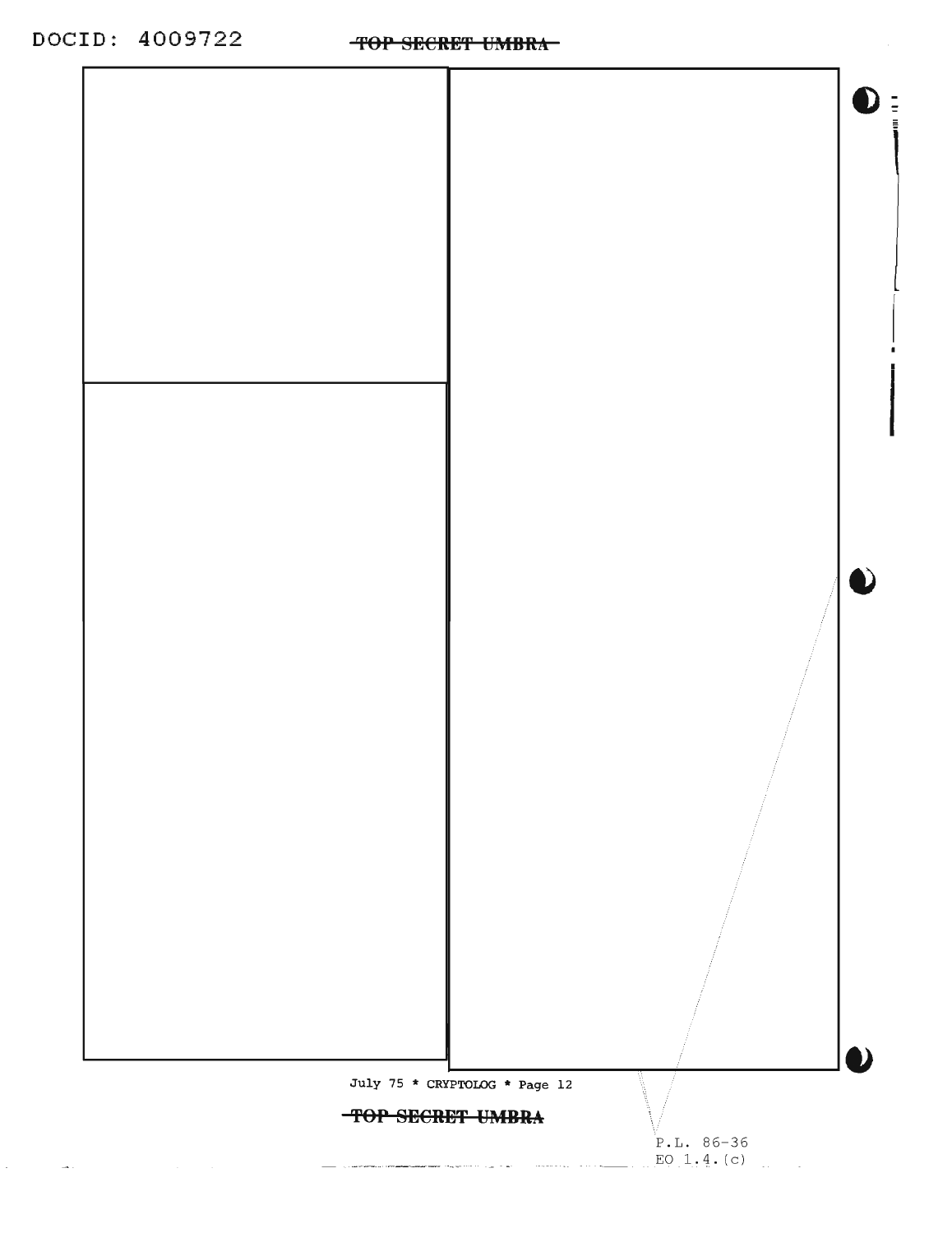•

t

SECREt)'

# **NEWS BRIEFS FROM THE eMI AND eLA**

At their respective annual banquets, held in May, the Cryptomathematics Institute and the Cryptolinguistic Association announced the following winners in their 1975 essay contests.

CMI Essay Contest

1st Prize (\$100) --<br>R51, "Cycles from Nonlinear Shift Registers" (UNCLASSIFIED) .

2nd Prize  $(550)$  -- $\Box$ G93, "Linear Programming Applied to Manual Cryptosystems" <TOP SECRET CODEWORD>.

3rd Prize (\$25) --I **<sup>1</sup>** A54, "Symmetric Approximations to Boolean Functions" (GECRET).

#### CLA Essay Contest

1st Prize (\$100) -- Doris E. Miller, P16, "Language and the COMINT Production Process" (TOP SECRET CODEWORD).

2nd Prize (\$50) -- Emery W. Tetrault, P16, "u. S. Linguists and Language Capability Overseas" <del>(SBCRET CODEWORD).</del>

3rd Prize (\$25) -- Jacob Gurin, R54, "Examining Some Myths About Language" (SECRET, fiveco).

 $\mathbb{P}^{\mathbb{H}'} P \cdot L \cdot 86 - 36$ Except for Mr. Gurin's article, which was published in NSA Cryptologic Spectrum, all the prize-winning articles were published in *NSA Teehnicai* ]o~nal.

EO  $1.4. (c)$ The CLA bestowed its Third Annual Sydney<br>Jaffe Award upon **1/ I** Research and Support<br> **Organization** . The citation reads in part: total contribution to the large Russian language output of the Agency over the past <sup>15</sup> years is inestimable. He has insisted on maintaining the highest standards in language-based product in the face of a growing trend toward larger and more rapid production. At the same time he has moved to improve the rapidity of language support by mechanizing research files, combining them with those of collaborating centers, and preparing his own staff to deal with more difficult and more specialized language texts."

\* \* \* P.L.86-36<br>\*\*\* P.L.86-36

# **iCAMINO EN INGLES!**

There are times when it is useful for analysts to scan the English meanings in a foreign-<br>language glossary in order to find all the foreign terms relating to a given topic or set of topics.

For the off-line IBM-370 files, of which we now have a considerable number, a special program has been developed to provide a capability of this kind. The program retrieves and prints all entries whose English meanings contain one or more of a set of retrieval words specified by the user.

The program was developed in response to a request for any terms referring to various aspects of Electronic Warfare

The program can be run against any CAMINO file in the IBM-370 format. False hits can, in most cases, be eliminated by inspection of the full entry, and any remaining doubts can be resolved by the file executive. Users interested in trying out this English term retrieval capability are invited to contact  $P16, x3045s.$ 

 $(COMFIDENTIAL)$ 

P.L. 86-36

 $\tilde{E}$ 

### **REMEMBER 15 AUGUSTI**

Not necessarily as the anniversary of the founding of Asuncion, Paraguay (1537), but definitely as the deadline for submitting your article to CRYPTOLOG for possible inclusion in the special "Vietnam Wrap-Up" issue to appear in October. Send your article to CRYPTOLOG Editor, Pl. (U)

July 75 \* CRYPTOLOG \* Page 13

SECRET HANDLE VIA COMINT CHANNELS ONLY



PI-JL 75-53-24000